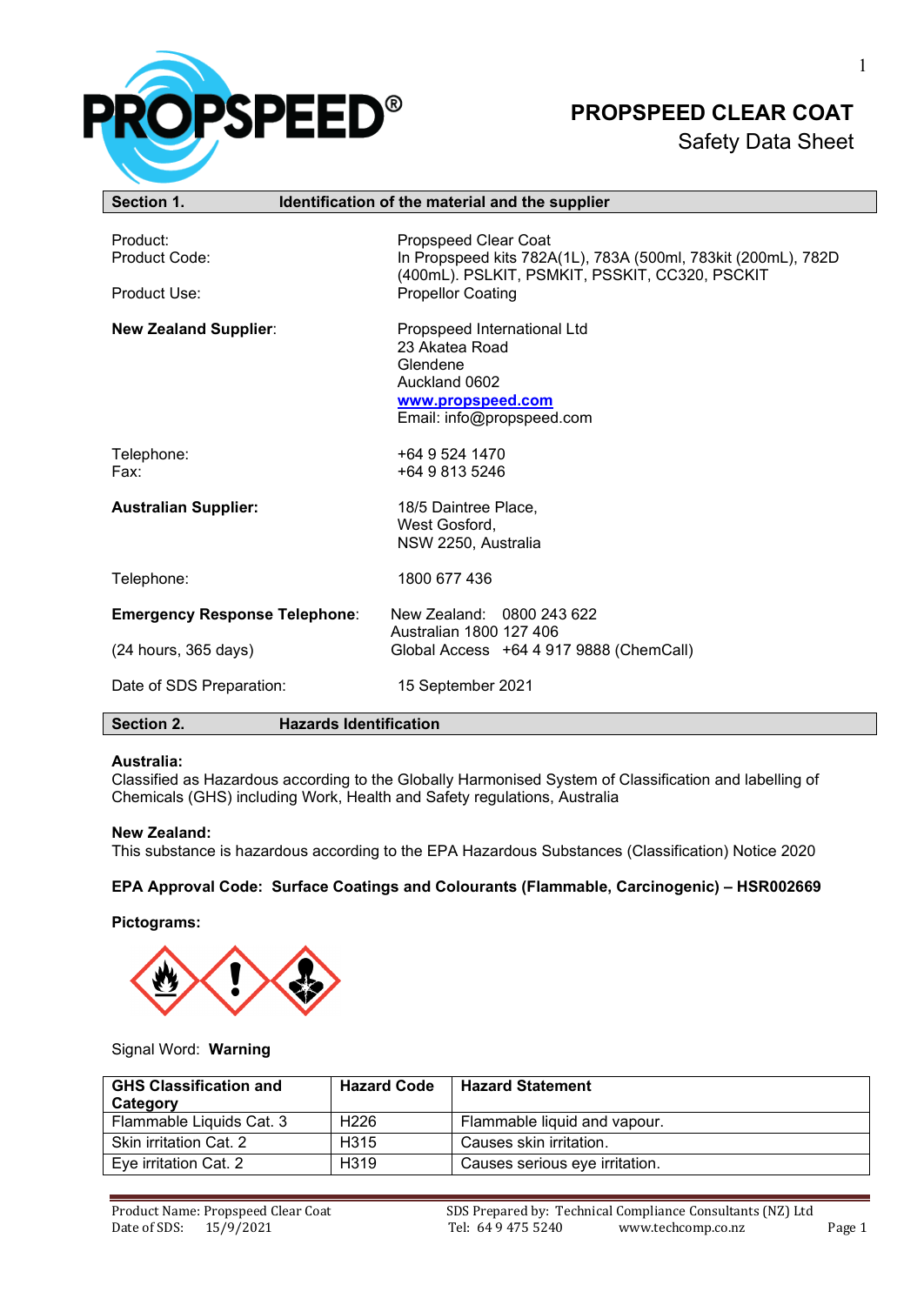| Skin sensitisation Cat. 1        | H <sub>317</sub> | May cause an allergic skin reaction.                |
|----------------------------------|------------------|-----------------------------------------------------|
| Carcinogenicity Cat. 2           | H <sub>351</sub> | Suspected of causing cancer.                        |
| Reproductive toxicity Cat. 2     | H <sub>361</sub> | Suspected of damaging fertility or the unborn child |
| Specific target organ toxicity - | H373             | May cause damage to organs through prolonged or     |
| repeated exposure Cat. 2         |                  | repeated exposure                                   |

 $\overline{2}$ 

| <b>Prevention Code</b> | <b>Prevention Statement</b>                                               |
|------------------------|---------------------------------------------------------------------------|
| P103                   | Read label before use.                                                    |
| P201                   | Obtain special instructions before use.                                   |
| P202                   | Do not handle until all safety precautions have been read and understood. |
| P210                   | Keep away from heat, sparks, open flames or hot surfaces. No smoking.     |
| P233                   | Keep container tightly closed.                                            |
| P240                   | Ground, bond container and receiving equipment.                           |
| P241                   | Use explosion-proof electrical, ventilating and lighting.                 |
| P242                   | Use only non-sparking tools.                                              |
| P243                   | Take precautionary measures against static discharge.                     |
| P260                   | Do not breathe dust, fumes, gas, mist, vapours or spray.                  |
| P264                   | Wash hands thoroughly after handling.                                     |
| P272                   | Contaminated work clothing should not be allowed out of the workplace.    |
| P280                   | Wear protective clothing as detailed in Section 8.                        |
| P281                   | Use personal protective equipment as required.                            |

| <b>Response Code</b> | <b>Response Statement</b>                                                                 |
|----------------------|-------------------------------------------------------------------------------------------|
| P314                 | Get medical advice/attention if you feel unwell.                                          |
| P362                 | Take off contaminated clothing and wash before re-use.                                    |
| $P302 + P352$        | IF ON SKIN: Wash with plenty of soap and water.                                           |
| $P303 +$             | IF ON SKIN (or hair): Remove/Take off immediately all contaminated clothing.              |
| P361+P353            | Rinse skin with water/shower.                                                             |
| $P305 +$             | IF IN EYES: Rinse cautiously with water for several minutes. Remove contact               |
| P351+P338            | lenses, if present and easy to do. Continue rinsing.                                      |
| $P308 + P313$        | IF exposed or concerned: Get medical advice/ attention.                                   |
| $P333 + P313$        | If skin irritation or rash occurs: Get medical advice/attention.                          |
| $P337 + P313$        | If eye irritation persists: Get medical advice/attention.                                 |
| P370 + P378          | In case of fire: Use AFFF alcohol compatible foam or water spray (fog) for<br>extinction. |

| <b>Storage Code</b> | <b>Storage Statement</b>                     |
|---------------------|----------------------------------------------|
| P405                | Store locked up.                             |
| P403 + P235         | Store in a well-ventilated place. Keep cool. |

| <b>Disposal Code</b> | <b>Disposal Statement</b> |
|----------------------|---------------------------|
|                      |                           |

| P501 | Dispose of according to local regulations |
|------|-------------------------------------------|
|      |                                           |

## **Section 3. Composition / Information on Hazardous Ingredients**

| Ingredient name                    | <b>Cas Number</b> | <b>Content Weight %</b> |
|------------------------------------|-------------------|-------------------------|
| 1-Propanamine, 3-(triethoxysilyl)- | 919-30-2          | $0.1 - 1$               |
| Xvlene                             | 1330-20-7         | $5 - 10$                |
| Ethylbenzene                       | $100 - 41 - 4$    | $5 - 10$                |
| White mineral oil (Petroleum)      | 8042-47-5         | $1 - 5$                 |
| 2-Butanone, oxime                  | 96-29-7           | በ 1 —                   |

## **Section 4. First Aid Measures**

If in Eyes Rinse cautiously with water for several minutes. Remove contact lenses, if present and easy to do. Continue rinsing. If eye irritation persists: Get medical advice/attention.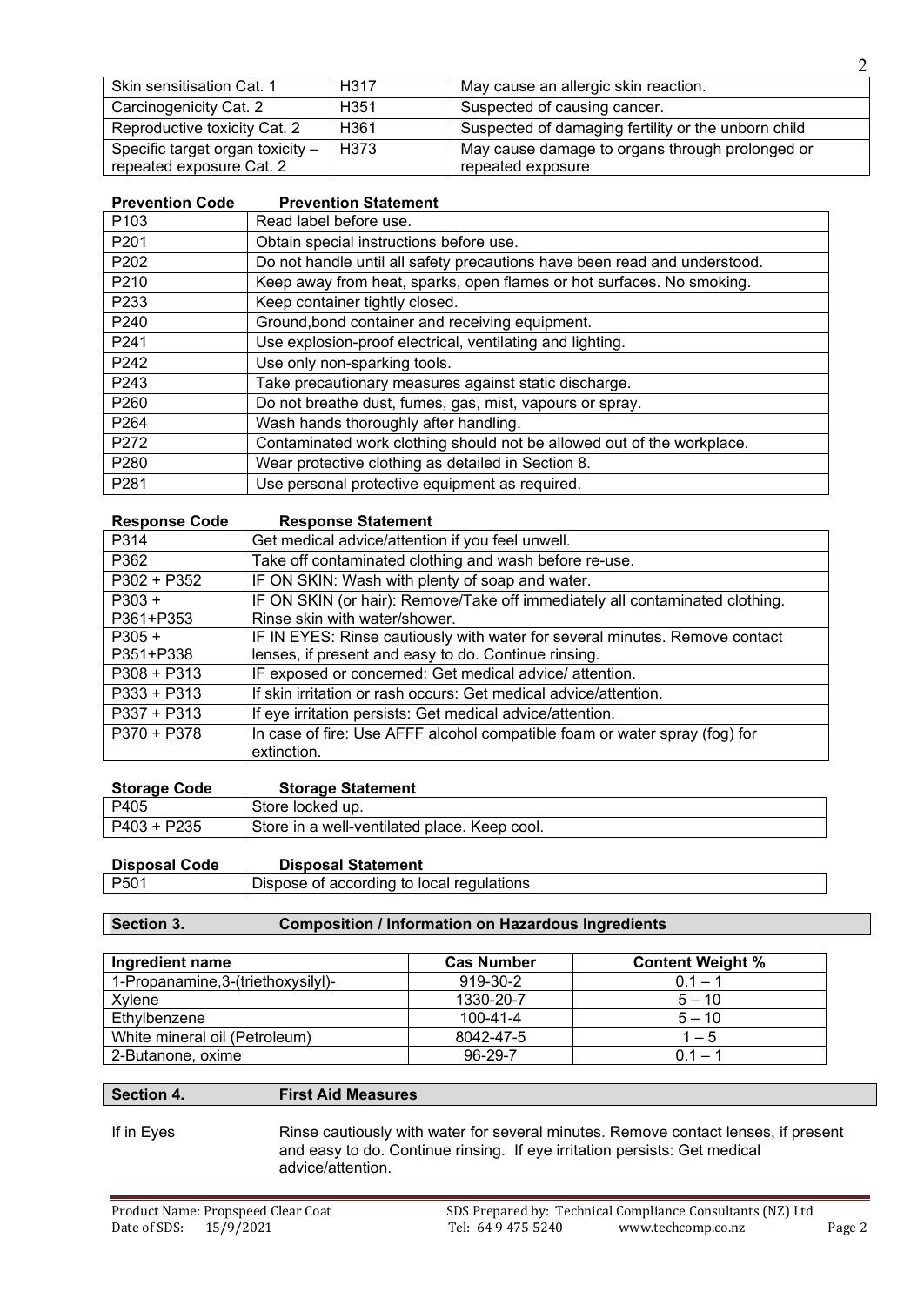| If on Skin   | Remove contaminated clothing immediately and wash skin with soap and water.<br>Important to remove the substance from the skin immediately. Continue to rinse for at<br>least 15 minutes and seek medical attention. If skin irritation or rash occurs: Get<br>medical advice/attention.               |
|--------------|--------------------------------------------------------------------------------------------------------------------------------------------------------------------------------------------------------------------------------------------------------------------------------------------------------|
| If Swallowed | Never give anything by mouth to an unconscious person. Do NOT induce vomiting.<br>Call a physician immediately.                                                                                                                                                                                        |
| If Inhaled   | Remove person to fresh air. Remove contaminated clothing and loosen<br>remaining clothing. Allow person to assume most comfortable position<br>and keep warm. Keep at rest until fully recovered. Apply artificial respiration if not<br>breathing. Get medical advice if breathing becomes difficult. |

| Symptoms:       | Most important symptoms and effects, both acute and delayed                       |
|-----------------|-----------------------------------------------------------------------------------|
| Ingestion:      | Not applicable.                                                                   |
| Inhalation:     | Not applicable.                                                                   |
| Skin:           | Causes skin irritation. May cause an allergic skin reaction.                      |
| Eve:            | Causes serious eye irritation.                                                    |
| <b>Chronic:</b> | Suspected of damaging fertility or the unborn child. Suspected of causing cancer. |
|                 | May cause damage to organs through prolonged or repeated exposure.                |

| Section 5.                             | <b>Fire Fighting Measures</b>                                                                                                                                                                                                                                                                                                                                                                                                                                                                                                                                                                    |
|----------------------------------------|--------------------------------------------------------------------------------------------------------------------------------------------------------------------------------------------------------------------------------------------------------------------------------------------------------------------------------------------------------------------------------------------------------------------------------------------------------------------------------------------------------------------------------------------------------------------------------------------------|
|                                        |                                                                                                                                                                                                                                                                                                                                                                                                                                                                                                                                                                                                  |
| <b>Hazard Type</b>                     | Flammable liquid                                                                                                                                                                                                                                                                                                                                                                                                                                                                                                                                                                                 |
| <b>Hazards from</b>                    | Thermal breakdown of this product during fire or very high heat conditions may                                                                                                                                                                                                                                                                                                                                                                                                                                                                                                                   |
| decomposition                          | evolve the following decomposition products: Silica. Carbon oxides and traces of                                                                                                                                                                                                                                                                                                                                                                                                                                                                                                                 |
| products                               | incompletely burned carbon compounds. Formaldehyde. Hydrogen, nitrogen<br>products.                                                                                                                                                                                                                                                                                                                                                                                                                                                                                                              |
| <b>Suitable Extinguishing</b><br>media | On large fires use AFFF alcohol compatible foam or water spray (fog). On small<br>fires use AFFF alcohol compatible foam, $CO2$ or water spray (fog). Water can be<br>used to cool fire exposed containers. Most fire extinguishing media will cause<br>hydrogen release. Thus, in poorly ventilated or confined spaces, the accumulation<br>of hydrogen may result in flash fire or explosion if ignited. Applying foam may<br>release flammable hydrogen gas that can be trapped under the foam.<br>Unsuitable: Dry powder. Do not allow extinguishing medium to contact container<br>contents |
| <b>Precautions for</b>                 | A self-contained respirator and protective clothing should be worn. Determine the                                                                                                                                                                                                                                                                                                                                                                                                                                                                                                                |
| firefighters and                       | need to evacuate or isolate the area according to your local emergency plan. Use                                                                                                                                                                                                                                                                                                                                                                                                                                                                                                                 |
| special protective                     | water spray to keep fire exposed containers cool. Vapours may form explosive                                                                                                                                                                                                                                                                                                                                                                                                                                                                                                                     |
| clothing                               | mixtures with air.                                                                                                                                                                                                                                                                                                                                                                                                                                                                                                                                                                               |
| <b>HAZCHEM CODE</b>                    | 3Y                                                                                                                                                                                                                                                                                                                                                                                                                                                                                                                                                                                               |
|                                        |                                                                                                                                                                                                                                                                                                                                                                                                                                                                                                                                                                                                  |

**Section 6. Accidental Release Measures**

Wear protective PVC gloves, chemical goggles and PVC boots. Contain spill with earth and sand. Where practical, transfer spilt material to clean polyethylene containers for disposal. Transfer contaminated earth or sand into polyethylene containers for disposal. Wash down area with excess water.

Do not allow to drain or watercourse. Dispose of solid residues in chemical waste disposal area in accordance with relevant Local Council requirements. Use licensed trade waste contractor to dispose of all chemical residues.

| Section 7. | <b>Handling and Storage</b> |
|------------|-----------------------------|
|------------|-----------------------------|

## **Precautions for safe handling**:

- Read label before use.
- Obtain special instructions before use.
- Do not handle until all safety precautions have been read and understood.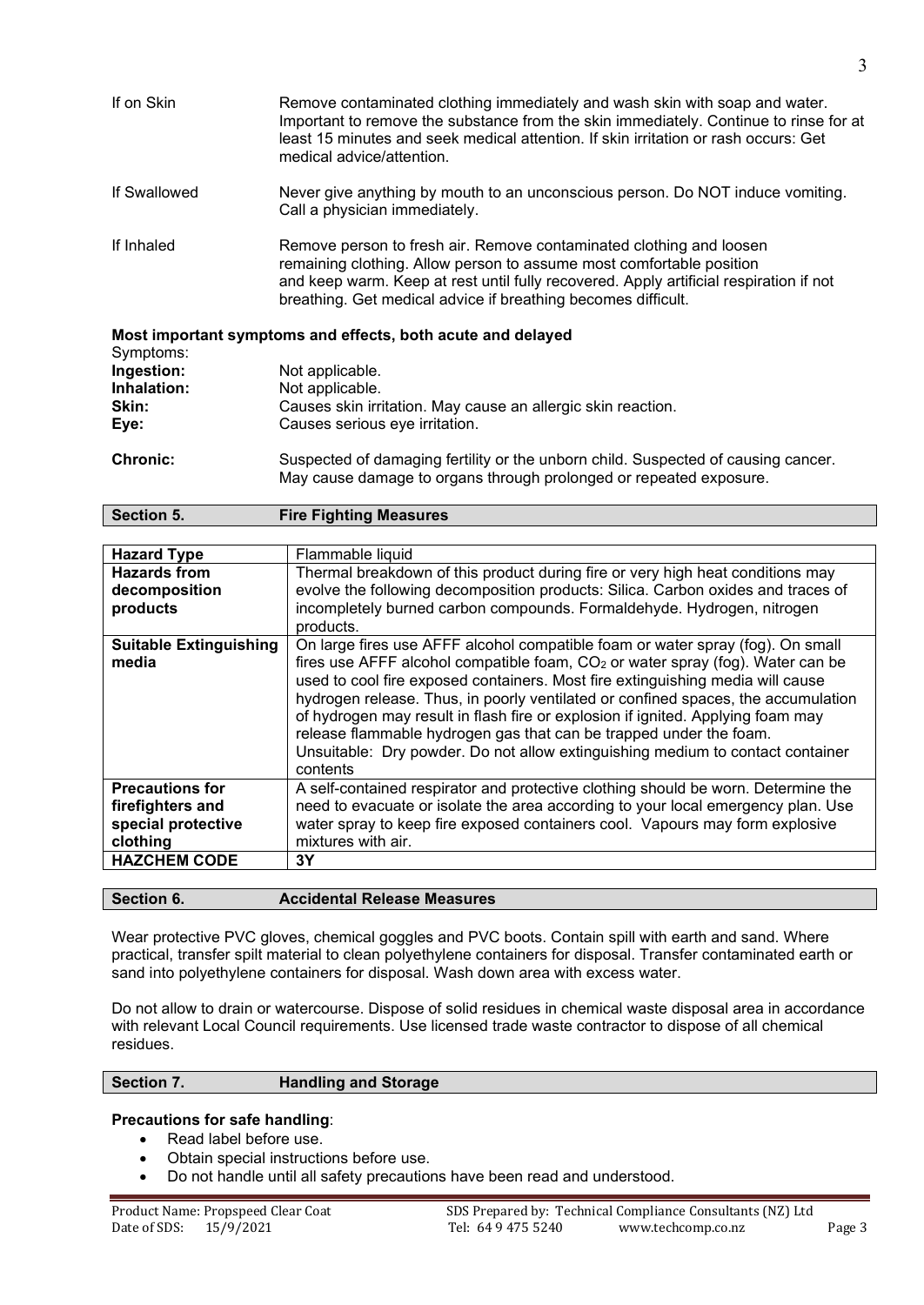- Keep container tightly closed.
- Ground,bond container and receiving equipment.
- Use explosion-proof electrical, ventilating and lighting.
- Use only non-sparking tools.
- Take precautionary measures against static discharge.
- Do not breathe dust, fumes, gas, mist, vapours or spray.
- Wash hands thoroughly after handling.
- Contaminated work clothing should not be allowed out of the workplace.
- Wear protective clothing as detailed in Section 8.
- Use personal protective equipment as required.

## **Conditions for safe storage:**

- Store away from incompatible materials listed in Section 10
- Store in a flameproof, well-ventilated area.
- Electrostatic charges may be generated during transfer of product from its container.
- Ensure that all equipment is electrically earthed.
- Keep container closed and store away from water or moisture.
- This product may evolve hydrogen on storage.
- Vapours may form explosive mixtures with air.
- Do not store with oxidizing agents.
- Store locked up.

## **Section 8 Exposure Controls / Personal Protection**

## **WORKPLACE EXPOSURE STANDARDS (provided for guidance only)**

|                  |                   |     |                   | <b>STEL</b><br><b>TWA</b> |                          |
|------------------|-------------------|-----|-------------------|---------------------------|--------------------------|
| <b>Substance</b> | CAS#              | ppm | mg/m <sup>3</sup> | ppm                       | mg/m <sup>3</sup>        |
| Ethyl benzene    | $[100-41-4]$      | 100 | 434               | 125                       | 543                      |
| Xylene           | $[1330 - 20 - 7]$ | 50  | 217               | $\blacksquare$            | $\overline{\phantom{0}}$ |

Workplace Exposure Standard – Time Weighted Average (WES-TWA). The time-weighted average exposure standard designed to protect the worker from the effects of long-term exposure. Workplace Exposure Standard – Short-Term Exposure Limit (WESSTEL). The 15-minute average exposure standard. Applies to any 15- Minute period in the working day and is designed to protect the worker against adverse effects of irritation, chronic or irreversible tissue change, or narcosis that may increase the likelihood of accidents. The WES-STEL is not an alternative to the WES-TWA; both the short-term and time-weighted average exposures apply. Workplace Exposure Standards and Biological Exposure Indices NOV 2020 12TH EDITION.

## **Engineering Controls:**

Provide adequate ventilation. Observe Occupational Exposure Limits and minimize the risk of inhalation of vapours. An eye wash bottle must be available at the work site. Mix and prepare in a place with efficient exhaust ventilation.

#### **Personal Protection Equipment**



| <b>Eyes</b>        | Tight fitting safety goggles or face shield should be used. Avoid wearing contact lenses. |  |  |
|--------------------|-------------------------------------------------------------------------------------------|--|--|
| <b>Hands</b>       | Wear protective gloves, Nitrate gloves are recommended.                                   |  |  |
| <b>Skin</b>        | Wear impervious overalls if significant skin contact is likely to occur.                  |  |  |
| <b>Respiratory</b> | Suitable respiratory protection should be worn in confined spaces or in case of           |  |  |
|                    | inadequate ventilation. A suitable respirator must be worn if during use an aerosol or    |  |  |
|                    | mist is generated.                                                                        |  |  |
| General            | These precautions are for handling the product in normal conditions and application       |  |  |
|                    | techniques. This product must not be sprayed during application.                          |  |  |
| <b>Hygiene</b>     | Exercise proper industrial hygiene practices. Wash after handling, especially before      |  |  |
|                    | eating, smoking or drinking. Contaminated clothing should be immediately removed          |  |  |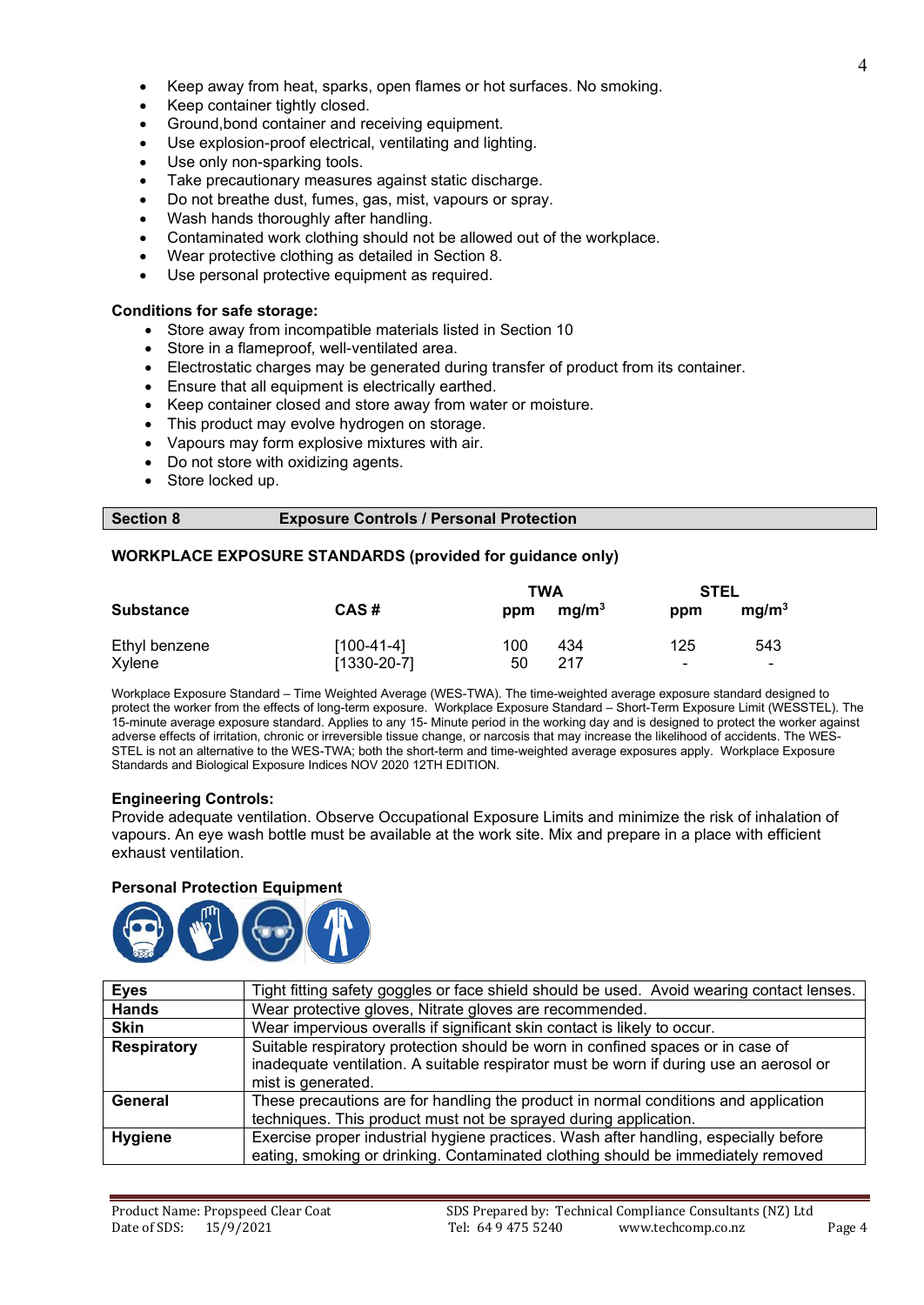## **Section 9 Physical and Chemical Properties**

| <b>Appearance</b>                | Liquid                                          |
|----------------------------------|-------------------------------------------------|
| Colour                           | Translucent                                     |
| Odour                            | Solvent / Petrol                                |
| <b>Odour Threshold</b>           | Not available                                   |
| рH                               | Not available                                   |
| <b>Boiling Point</b>             | $136.2 - 144.4$ <sup>o</sup> C                  |
| <b>Melting Point</b>             | Not available                                   |
| <b>Freezing Point</b>            | Not available                                   |
| <b>Flash Point</b>               | $28.2$ <sup>o</sup> C                           |
| <b>Flammability</b>              | Not available                                   |
| <b>Upper and Lower Explosive</b> | $1.1 - 7$ vol %                                 |
| Limits                           |                                                 |
| <b>Vapour Pressure</b>           | 1333 Pa                                         |
| <b>Relative Vapour Density</b>   | $3.7$ (air=1)                                   |
| <b>Specific Gravity</b>          | Not available                                   |
| <b>Water Solubility</b>          | Insoluble in water, soluble in organic solvents |
| <b>Partition Coefficient:</b>    | Not available                                   |
| <b>Auto-ignition Temperature</b> | Not available                                   |
| <b>Decomposition Temperature</b> | Not available                                   |
| Viscosity $@$ 25 <sup>°</sup> C  | 500-800cst                                      |
| <b>Particle Characteristics</b>  | Not available                                   |

## **Section 10. Stability and Reactivity**

| <b>Stability of Substance</b>                     | This product is stable under normal conditions.                                                                                                                                                                                                           |
|---------------------------------------------------|-----------------------------------------------------------------------------------------------------------------------------------------------------------------------------------------------------------------------------------------------------------|
| <b>Possibility of hazardous</b>                   | Not available                                                                                                                                                                                                                                             |
| reactions                                         |                                                                                                                                                                                                                                                           |
| <b>Conditions to Avoid</b>                        | Avoid heat, flames and other sources of ignition.                                                                                                                                                                                                         |
| <b>Incompatible Materials</b>                     | Hydrogen is liberated on contact with water, alcohols, acidic or basic<br>materials, many metals or metallic compounds and can form explosive<br>mixtures in the air. Can react with strong oxidizing agents.                                             |
| <b>Hazardous Decomposition</b><br><b>Products</b> | Thermal breakdown of this product during fire or very high heat<br>conditions may evolve the following decomposition products: Silica.<br>Carbon oxides and traces of incompletely burned carbon compounds.<br>Formaldehyde. Hydrogen, nitrogen products. |

## **Section 11 Toxicological Information**

## **Acute Effects:**

| <b>Swallowed</b>  | Not triggered however small amounts transferred to the mouth by fingers during<br>use should not injure. Swallowing large amounts may cause digestive discomfort.<br>Forms methanol and may cause serious injury to man at doses > 200mg/kg |
|-------------------|---------------------------------------------------------------------------------------------------------------------------------------------------------------------------------------------------------------------------------------------|
| <b>Dermal</b>     | Not applicable.                                                                                                                                                                                                                             |
| <b>Inhalation</b> | Not applicable.                                                                                                                                                                                                                             |
| Eye               | Causes serious eye irritation.                                                                                                                                                                                                              |
| <b>Skin</b>       | Causes skin irritation. Repeated or prolonged contact may cause defatting of the<br>skin leading to dermatitis. May cause an allergic skin reaction.                                                                                        |
|                   |                                                                                                                                                                                                                                             |

## **Chronic Effects:**

| Carcinogenicity               | Suspected of causing cancer.                                       |
|-------------------------------|--------------------------------------------------------------------|
| <b>Reproductive Toxicity</b>  | Suspected of damaging fertility or the unborn child.               |
| <b>Germ Cell Mutagenicity</b> | Not applicable.                                                    |
| <b>Aspiration</b>             | Not applicable.                                                    |
| <b>STOT/SE</b>                | Not applicable.                                                    |
| <b>STOT/RE</b>                | May cause damage to organs through prolonged or repeated exposure. |

5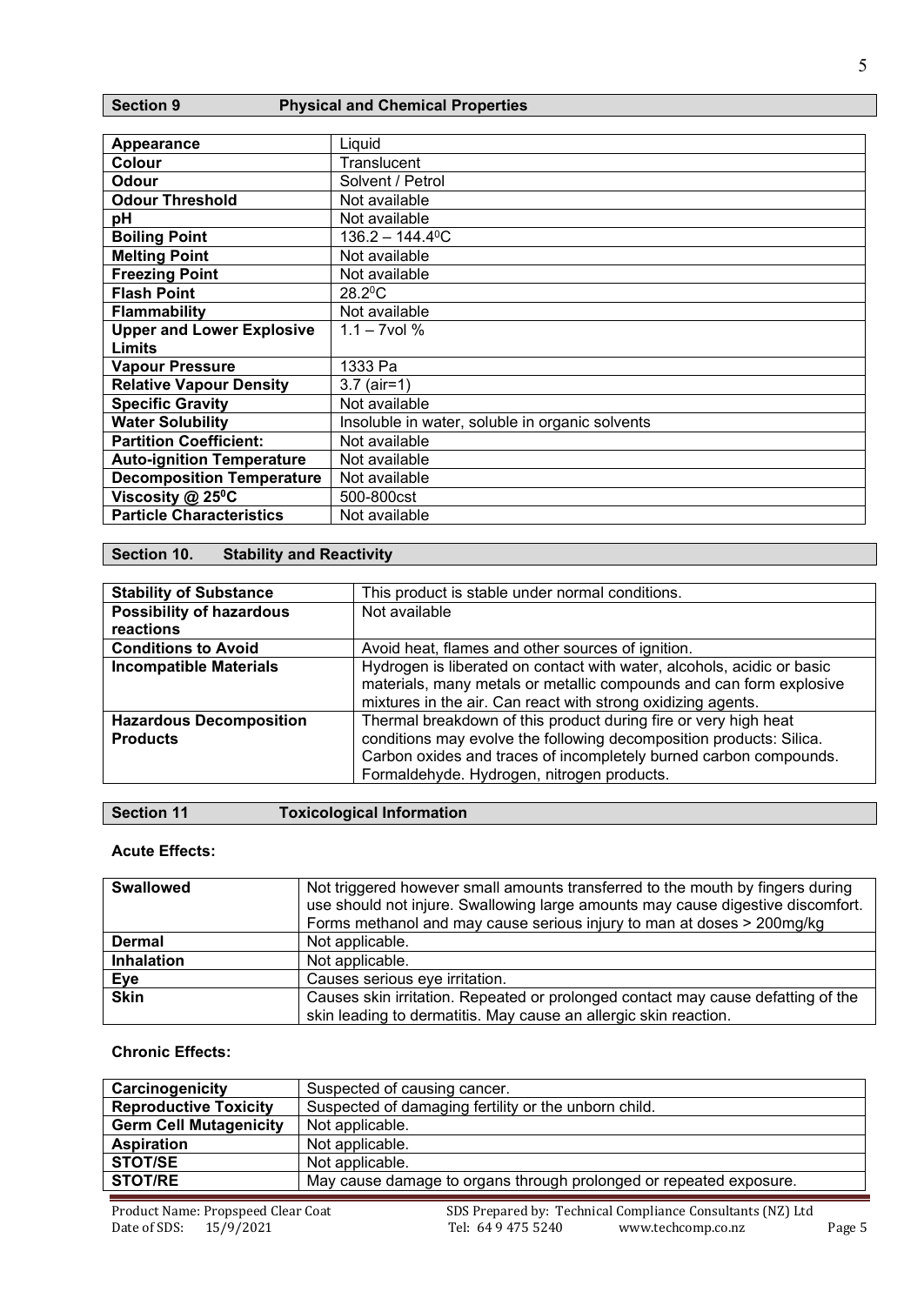## **Ingredient Data:**

| <b>Oral Toxicity</b><br>Xvlene | LD50 (mouse) | =1700 mg/kg |
|--------------------------------|--------------|-------------|
| <b>Inhalation</b><br>Xvlene    | $LD50$ (rat) | =29.08mg/kg |

## **Section 12. Ecotoxicological Information**

This product is not hazardous to the environment.

| <b>Persistence and degradability</b> | Silicone content, biologically not degradable.                                                                                                                                                                                                                                                  |  |
|--------------------------------------|-------------------------------------------------------------------------------------------------------------------------------------------------------------------------------------------------------------------------------------------------------------------------------------------------|--|
| <b>Bioaccumulation</b>               | No bioaccumulation predicted.                                                                                                                                                                                                                                                                   |  |
| <b>Mobility in Soil</b>              | Siloxanes are removed from water by sedimentation or binding to<br>sewage sludge. In soil, siloxanes are degraded. This product<br>hydrolyses in water or moist air, releasing methanol and<br>organosilicons. This product contains volatile substances which may<br>spread in the atmosphere. |  |
| <b>Other adverse effects</b>         | No data available                                                                                                                                                                                                                                                                               |  |

**Section 13. Disposal Considerations**

#### **Disposal Method:**

Spent media that has removed toxic chemicals should be examined for specific hazards. Spilled product may be recovered for use if it has not come in contact with liquids or been exposed to significant amounts of gaseous contaminants. Dispose of according to Local Regulations.

Ensure any container holding waste product or contaminated spill media is labelled "Hazardous Waste – Flammable" and that the label also has the Flammable Pictogram, waste type identifier, and the business name, address, and phone number.

#### **Precautions or methods to avoid:** None known.

| <b>Section 14</b><br><b>Transport Information</b> |
|---------------------------------------------------|
|---------------------------------------------------|

**Australia - This product is classified as Dangerous Goods according to the Australian Code for the Transport of Dangerous Goods by Road and Rail (ADG Code) (7th edition).**

**New Zealand - This product is classified as a Dangerous Good for transport in NZ ; NZS 5433:2012**



## **Road, Rail, Sea and Air Transport**

| <b>UN No</b>                | 1263                                                                                                                                                                                                                                                             |
|-----------------------------|------------------------------------------------------------------------------------------------------------------------------------------------------------------------------------------------------------------------------------------------------------------|
| <b>Class - Primary</b>      |                                                                                                                                                                                                                                                                  |
| <b>Packing Group</b>        | Ш                                                                                                                                                                                                                                                                |
| <b>Proper Shipping Name</b> | <b>PAINT</b>                                                                                                                                                                                                                                                     |
| <b>Marine Pollutant</b>     | No                                                                                                                                                                                                                                                               |
| <b>Special Provisions</b>   | If the product's individual container is below 5L, it can be transported as a<br>non-DG as long as the product packaging is still labelled as per DG<br>requirements and the driver is given safety information in accordance with<br>Chapter 3.4 of the UNRTDG. |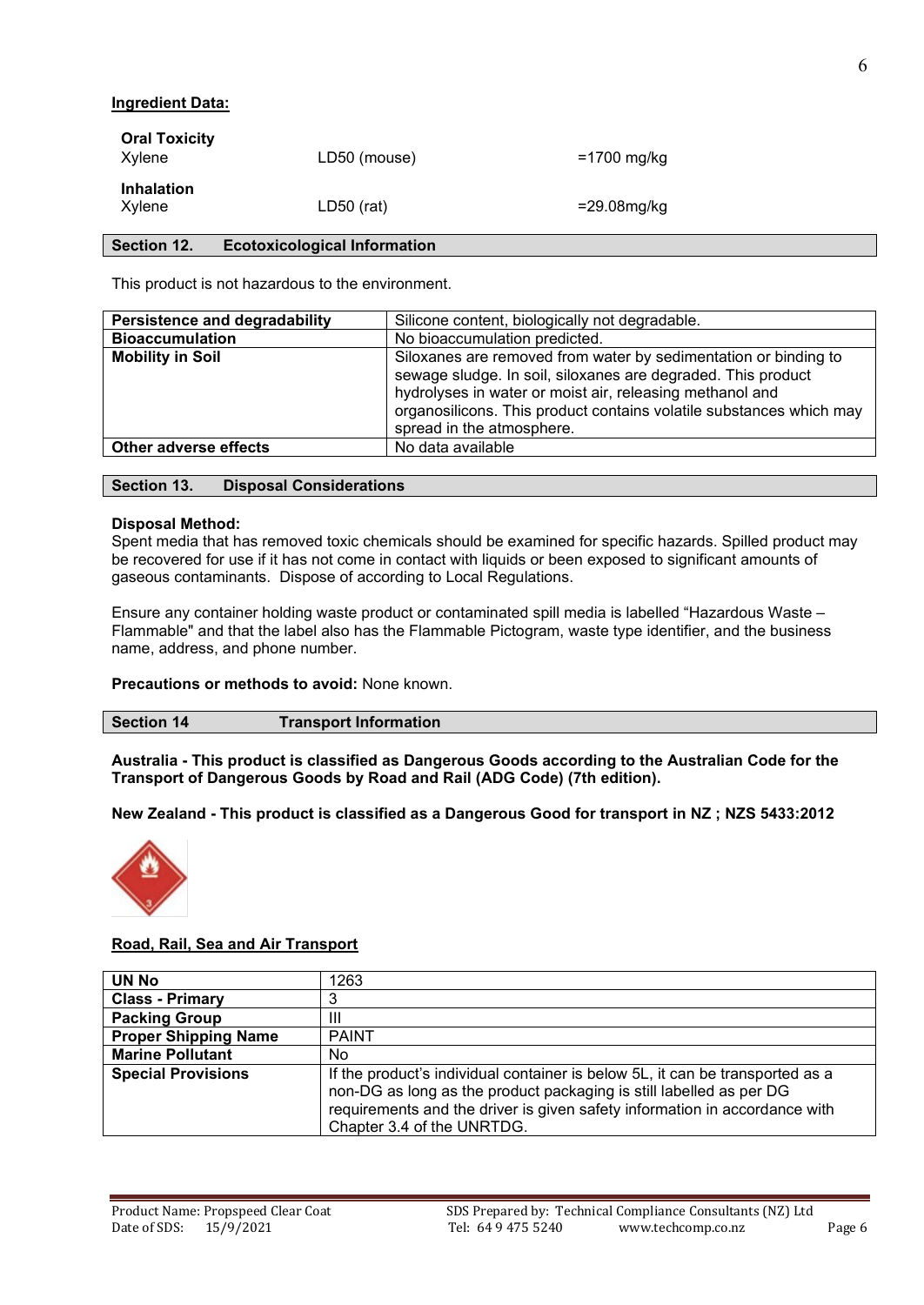## **Section 15 Regulatory Information**

## **Australia:**

Classified as Hazardous according to the Globally Harmonised System of Classification and labelling of Chemicals (GHS) including Work, Health and Safety regulations, Australia.

Not classified as a Scheduled Poison according to the Standard for the Uniform Scheduling of Medicines and Poisons (SUSMP).

### **New Zealand:**

This substance is classified hazardous according to the EPA Hazardous Substances (Classification) Notice 2020

EPA Approval Code: **Surface Coatings and Colourants (Flammable, Carcinogenic) – HSR002669**

| HSW (HS) Regulations 2017 and EPA Notices | <b>Trigger Quantity</b>                        |
|-------------------------------------------|------------------------------------------------|
| <b>Certified Handler</b>                  | Not required                                   |
| <b>Location Certificate</b>               | 500L(>5L), 1500L (<5L), 250L open              |
| <b>Tracking Trigger Quantities</b>        | Not required                                   |
| <b>Signage Trigger Quantities</b>         | 1000L                                          |
| <b>Emergency Response Plan</b>            | 1000L                                          |
| <b>Secondary Containment</b>              | 1000L                                          |
| <b>Fire Extinguishers</b>                 | At least 2 x 4.5kg extinguishers required when |
|                                           | >500L stored.                                  |
| <b>Restriction of Use</b>                 | Only use for the intended purpose.             |

#### **Section 16 Other Information**

| <b>Glossary</b> |                                                                                            |
|-----------------|--------------------------------------------------------------------------------------------|
| Cat             | Category                                                                                   |
| $EC_{50}$       | Median effective concentration.                                                            |
| EEL.            | Environmental Exposure Limit.                                                              |
| <b>EPA</b>      | <b>Environmental Protection Authority</b>                                                  |
| <b>HSNO</b>     | Hazardous Substances and New Organisms.                                                    |
| <b>HSW</b>      | Health and Safety at Work.                                                                 |
| $LC_{50}$       | Lethal concentration that will kill 50% of the test organisms inhaling or<br>ingesting it. |
| $LD_{50}$       | Lethal dose to kill 50% of test animals/organisms.                                         |
| LEL.            | Lower explosive level.                                                                     |
| <b>OSHA</b>     | American Occupational Safety and Health Administration.                                    |
| TEL.            | Tolerable Exposure Limit.                                                                  |
| <b>TLV</b>      | Threshold Limit Value-an exposure limit set by responsible authority.                      |
| <b>UEL</b>      | <b>Upper Explosive Level</b>                                                               |
| <b>WES</b>      | Workplace Exposure Limit                                                                   |
|                 |                                                                                            |

References:

Australia:

- 1. Preparation of Safety Data Sheets for Hazardous Chemicals Code of Practice.
- Standard for the Uniform Scheduling of Medicines and Poisons.
- 3. Australian Code for the Transport of Dangerous Goods by Road & Rail.
- 4. Model Work Health and Safety Regulations, Schedule 10: Prohibited carcinogens, restricted carcinogens and restricted hazardous chemicals.
- 5. Workplace exposure standards for airborne contaminants, Safe work Australia.
- 6. American Conference of Industrial Hygienists (ACGIH).
- Globally Harmonised System of classification and labelling of chemicals.

New Zealand:

- 1. EPA Hazardous Substances (Safety Data Sheets) Notice 2017
- 2. Workplace Exposure Standards and Biological Exposure Indices Nov 2020 edition.
- 3. Assigning a hazardous substance to a HSNO Approval (Aug 2013).
- 4. Transport of Dangerous goods on land NZS 5433:2012